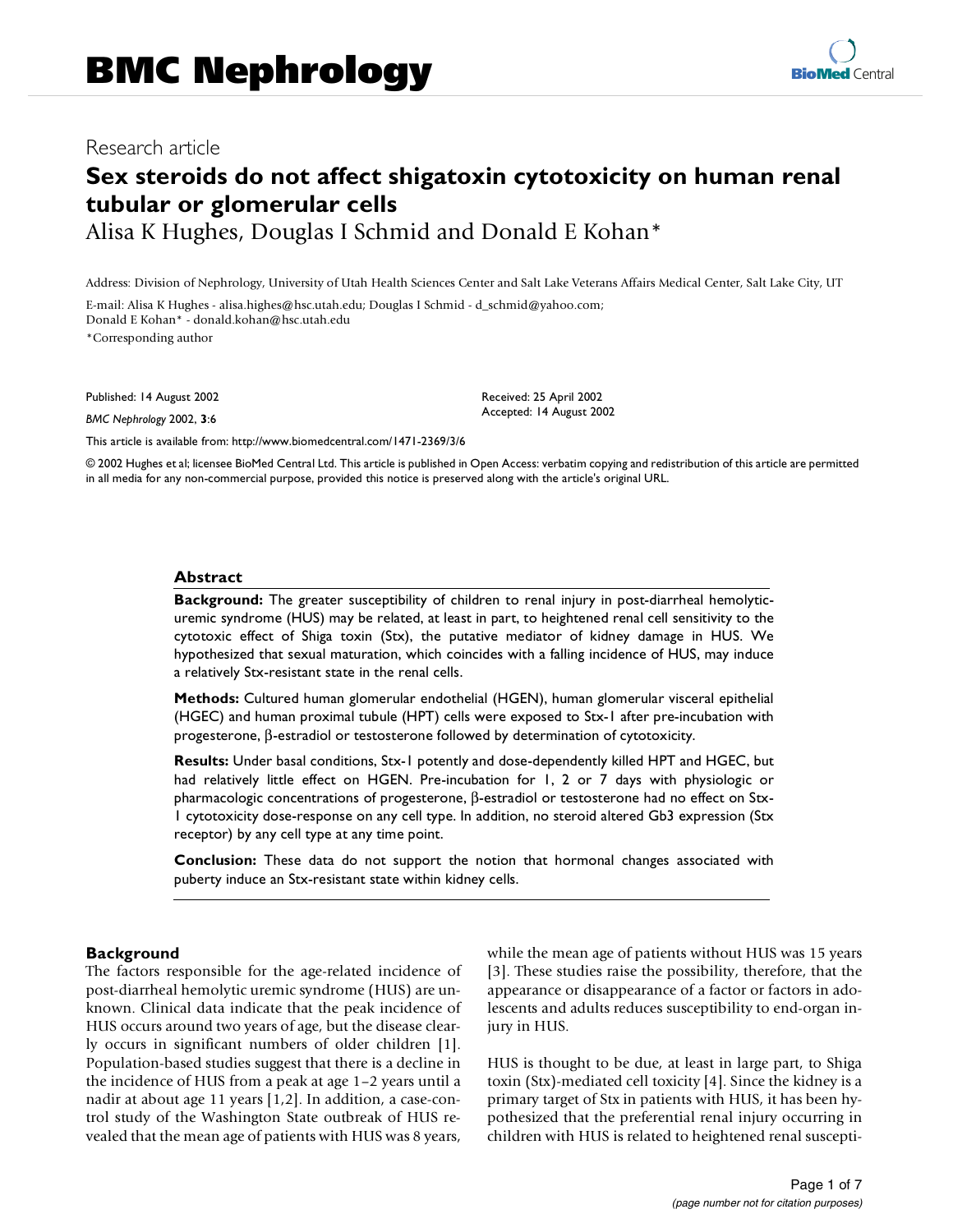bility to Stx in this age group. Such increased renal sensitivity to Stx in children, if it does indeed exist, could be due to a wide variety of factors. One immediately apparent factor that has been examined is age-related alterations in renal Stx binding and Stx receptor (galactose-α-1,4, galactose-β-1,4, glucose-ceramide (Gb3)) expression. An autopsy study determined that total kidney Gb3 levels were lower in infants than in adults (although only two individuals under 19 years of age were examined) [5]. Another study using immunostaining of biopsy samples found that glomeruli from infants (under two years of age), but not from older children or adults, bound Stx [6]. This provocative finding, albeit involving a relatively small sample size and patients who often had glomerulopathies, provided a potential explanation for augmented glomerular Stx sensitivity in young children. Confirmation of these observations is needed, however they do suggest that Gb3 levels, and in particular the pattern of renal Gb3 expression, may be a factor in the agerelated incidence of renal injury in HUS.

The decreased incidence of HUS renal disease in adolescents and adults raises the possibility that factors associated with puberty may be involved. There have been no studies, to our knowledge, that have examined the effects of puberty-related hormonal alterations on renal cell sensitivity to Stx. Indeed, there is no information whatsoever on how any sex steroid affects Stx responsiveness of any cell type. It seemed reasonable, therefore, to examine whether sex steroids (estrogen, progesterone and testosterone) could modify the cytotoxic effect of Stx on renal cells. Further, since Gb3 levels may be altered with aging, the effect of sex steroids on renal cell Gb3 expression was examined.

Several renal cell types have been demonstrated to respond to Stx. Based on histologic evidence, glomerular endothelial cells have been invoked as being primarily involved in HUS renal injury [7]. In vitro studies have demonstrated that human glomerular endothelial cells (HGEN) bind Stx-1 and are modestly sensitive to the toxin's cytotoxic effect [8]. Recent work indicates that other renal cell types may be Stx targets in HUS: cultured human proximal tubule (HPT) [9] and human visceral glomerular epithelial (HGEC) [10] cells express abundant amounts of Gb3 and are highly sensitive to the cytotoxic effect of Stx-1. Consequently, the current study examined the effect of sex steroids on Stx-1 cytotoxicity on, and Gb3 expression by, HGEN, HGEC and HPT.

# **Methods**

## *Cell culture*

Primary cultures of HPT were obtained from Clonetics (San Diego, CA) and studied at the third passage. The identity and purity of these cultures was established by

immunofluorescent staining as previously described [9] (in addition to the extensive characterization by Clonetics, we have determined that these cells lack von Willebrand factor and platelet endothelial cell adhesion molecules (PECAM), but are positive for cytokeratin, immunofluorescence and alkaline phosphatase activity). HPT were maintained in 1:1 Dulbecco's Modified Eagle Media:Ham's F12 containing 25 mM HEPES, 2 mM Lglutamine, 100 U/ml penicillin/streptomycin, 250 µg/L amphotericin B, 1 µg/ml hydrocortisone, 10 µg/ml insulin, 5.5 mg/ml transferrin, 6.7 µg/ml selenium, 0.2 gm/L ethanolamine, 6.5 ng/ml L-thyroxine, 10 ng/ml epidermal growth factor, and 10% fetal bovine serum (FBS). Hydrocortisone was present in the media since HPT do not grow well in the absence of corticosteroids (personal observation).

Primary cultures of HGEN were obtained from Cell Systems (Kirkland, WA) and studied at the third passage. These cells have been extensively characterized by Cell Systems; in addition, we determined that these cells have von Willebrand factor and PECAM, but lack cytokeratin, immunofluorescence. HGEN were maintained in EGM2- MV media (Clonetics) which contains epidermal growth factor, hydrocortisone, vascular endothelial cell growth factor, basic fibroblast growth factor, insulin-like growth factor-1, ascorbic acid, heparin and FBS.

Primary cultures of HGEC were obtained from nephrectomies as previously described [10] and studied at the third passage. Briefly, glomeruli were obtained by sieving renal cortex, collagenase digested, and cultured in GEC media (Media 199 + 20% FBS + 100  $\mu$ g/ml Endothelial Growth Supplement (PerImmune, Rockville, MD) + 100 U/ml penicillin/streptomycin). Primary cultures were passaged when 40% confluent and maintained in GEC media thereafter. Cell identity and purity was determined as previously described [10]: all cells stained (by immunofluorescence) negative for von Willebrand factor, PECAM and anti-myosin, but were positive for cytokeratin.

## *Stx-1 cytotoxicity and Gb3 expression*

Confluent cells in 96 well plates were placed in their maintenance media without serum for 24 hr and exposed to either high or low concentrations (see Results) of progesterone, β-estradiol or testosterone (all from Sigma Chemical Co., St. Louis, MO) for 1, 2 or 7 days in serumfree media. Subsequently, Stx-1 (purified in our laboratory [9]) was added for 72 hr at concentrations of  $10^{-5}$  –  $10^{-7}$ 11 grams/liter. The neutral red cytotoxicity assay was performed [9]. Briefly, 50 µg/ml neutral red in Media 199 containing 5% serum was added for 2–3 hours at 37°C. Cells were washed with  $1\%$  CaCl<sub>2</sub> +  $1\%$  formaldehyde and solubilized in 1% acetic acid in 50% ethanol. Absorption was read at 450 nm.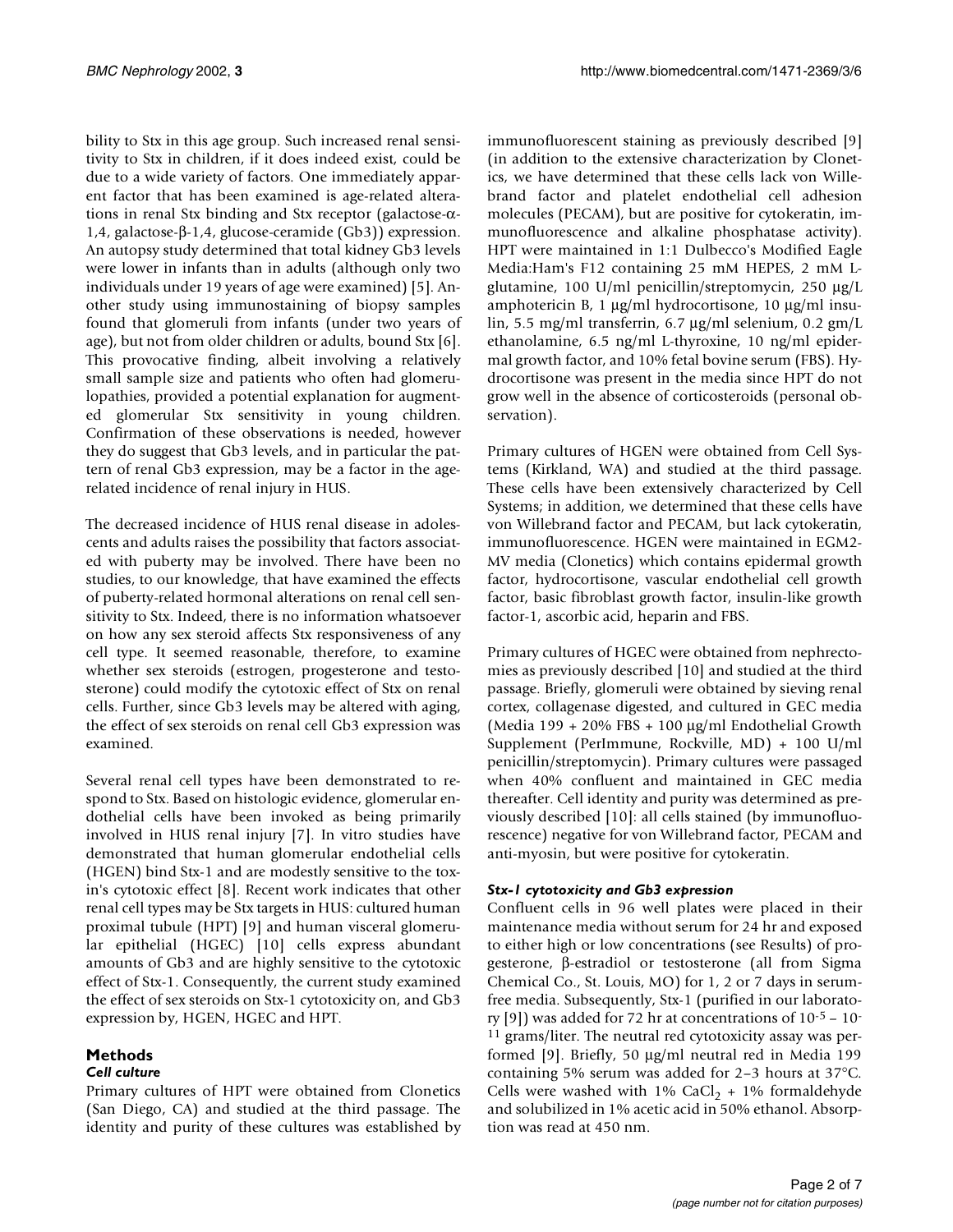For determination of Gb3 content, cells grown in 6-well plates were placed in serum-free media for 24 hr followed by addition of the steroids for 1, 2 or 7 days. Gb3 was quantitated as previously described [9]. Briefly, cells were scraped off the plates, centrifuged, the pellet extracted in chloroform:methanol:water and separated on high performance thin layer chromatography-silica plates (Mallinckrodt Baker Inc., Paris, KY) by ascending chromatography. The plates were dried, immersed in 0.5% polyisobutylmethacrylate in acetone, and sequentially incubated with Stx-1, anti-Stx-1 monoclonal antibody (purified from a hybridoma cell line, 13C4 (ATCC, Rockville, MD), as previously described [9]), and  $^{125}I$ -goat antimouse IgG (DuPont NEN, Boston, MA). Gb3 concentrations were calculated by densitometry (Eagle Eye II, Stratagene, LaJolla, CA) and standardized to total protein. Prior to centrifugation, a cell aliquot was solubilized in 0.1 N NaOH, mixed with Bradford reagent (Bio-Rad, Richmond, CA) and protein concentration determined by measuring absorbance at 590 nm.

## *Statistics*

All data were analyzed by one way analysis of variance. Individual conditions were compared using Student's t-test after the Bonferroni correction. *P* values < 0.05 were taken as significant.

# **Results**

Stx-1 (72 hr exposure to toxin) dose-dependently killed HGEN, HGEC and HPT (Figure 1). In HGEN, Stx-1 had an LD50 of about  $10^{-5}$  g/L (140 pM), while in HGEC the LD<sub>50</sub> for Stx- was about <sup>10-</sup>8 g/L (140 fM) and in HPT the LD<sub>50</sub> for Stx was about 10<sup>-9.5</sup> g/L (4.4 fM).

Exposure for 1, 2 or 7 days to high  $(1 \mu M)$  or physiologic concentrations (reference range of physiologic steroid concentrations based on Barnes Hospital Laboratory Manual [11]) of progesterone (30 nM), β-estradiol (100 pM), or testosterone (30 nM) had no effect on HGEN (Table 1), HGEC (Table 2) or HPT (Table 3) responsiveness to Stx-1. For the sake of brevity, the tables illustrate the effect of  $10^{-5}$ ,  $10^{-8}$ , and  $10^{-11}$  g/L Stx-1, however a full doseresponse from  $10^{-5}$  –  $10^{-11}$  g/L Stx-1, in ten-fold concentration increments, was done for each condition: there was also no significant effect of these other concentrations of sex steroids on the cytotoxic effects of Stx-1 on any of the renal cell types. In addition, physiologic or pharmacologic concentrations of progesterone, estradiol or testosterone had no effect on baseline (without exposure to Stx-1) HGEN, HGEC or HPT survival.

The effect of 1, 2 or 7 days of exposure to physiologic or pharmacologic concentrations of progesterone, estradiol or testosterone on Gb3 expression by HGEN, HGEC or HPT was also examined. A representative blot of Gb3 content is shown in Figure [2](#page-5-0) (figure illustrates 2 day steroid exposure in HPT) to demonstrate that Gb3 isolated from cells migrated on the gel at the same position as purified Gb3. As for Stx-cytotoxicity, none of the steroids, at any dose or exposure time, modified Gb3 content in any cell type (n = 3 each condition, data not shown).

Immunoreactive steroid concentration was determined in media samples at the start and conclusion of the 7 day experiment (analyzed in clinical laboratory at Associated Regional University Pathologists, Salt Lake City, UT) in order to determine the stability of the added steroids. Estradiol and testosterone concentrations did not vary over 1, 2 or 7 days in culture media. Progesterone levels also did not fall after 1–2 days in culture media, however after 7 days in media the progesterone concentration significantly dropped (80% decrease). Consequently, fresh progesterone was added to the 7 day experiments every two days.

The failure of steroids to affect Stx cytotoxicity was not due to inactivity of the steroid preparations. Similar preparations and concentrations of steroids from the same supplier (Sigma) were tested by Dr. Wayne Meikle in the Division of Endocrinology at the University of Utah using an in-house estrogen and progesterone binding assay and a testosterone-dependent stimulation of prostate cancer cell apoptosis assay [12]; all the steroids retained biologic activity (data not shown).

# **Discussion and Conclusion**

The reasons why HUS primarily affects children are unknown. It is evident that the peak incidence of HUS occurs in very young children (1–2 years of age). The factors responsible for this apparent heightened sensitivity to infection with Stx-expressing bacteria have not been extensively investigated and were not examined in the current study. Indeed, it is conceivable that not all of the factors involved in HUS occurrence in young children are identical to those involved in the diminished HUS incidence in adolescents and adults. Numerous factors could be involved in age-related Stx sensitivity, including differences in the degree of enteric invasion by Stx-producing *E. coli*; in Stx transport across the gut, in circulating red or white blood cell toxin binding and delivery to the kidney, in the immune response to Stx, in renal Stx binding, and/ or in intrinsic or cofactor-regulated (e.g. inflammatory cytokines) renal Stx responsiveness. The current study evaluated one of these possibilities, namely that renal cell Stx-1 responsiveness decreases with age due, at least partially, to hormonal changes associated with puberty. As stated earlier, there is no precedent in the literature for examination of the effect of sex steroids on Stx responsiveness, however, the coincidental fall in clinically apparent HUS in adolescents and adults [1] raises the possibility that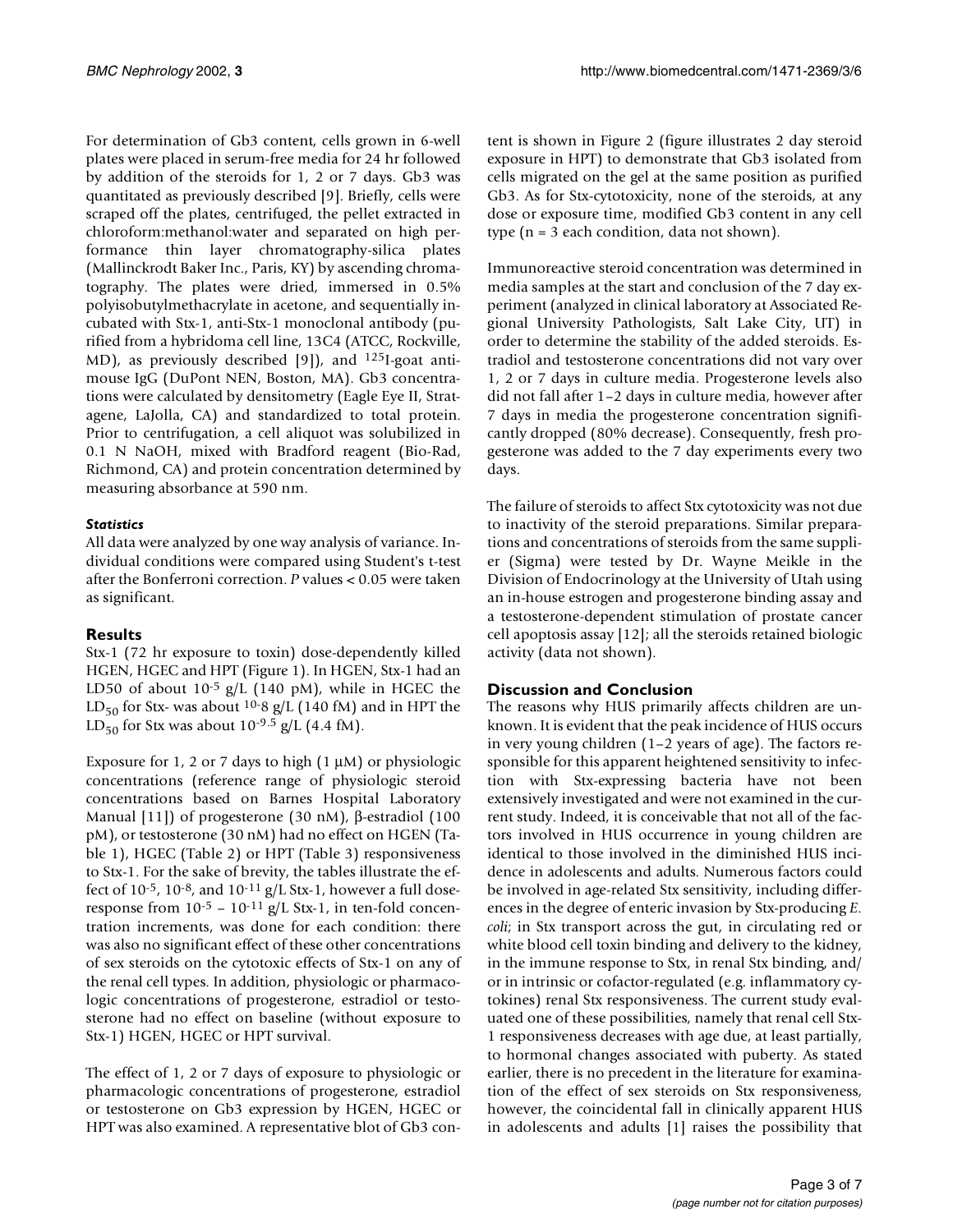

Stx-1 (log grams/liter)

#### **Figure 1**

Effect of Stx-1 (72 hr exposure) on cell survival in cultured human glomerular endothelial cells (HGEN), human glomerular epithelial cells (HGEC) or human proximal tubule cells (HPT).  $N = 9$  for each data point. % control refers to control cells not exposed to toxin.

hormonal changes associated with puberty induce a relatively Stx-resistant state in the kidney.

HGEN, HGEC and HPT were chosen for examination in this study because these cell types, at least *in vitro*, have been shown to be injured by Stx-1 [6–8]. Mesangial cells were not examined since Stx-1 has not been demonstrated to affect their viability [13]. Previous studies have separately examined the cytotoxic effect of Stx-1 on HGEN [8], HGEC [10], and HPT [9], however this is the first study to directly compare Stx-1 sensitivity of these renal cell types. These data indicate that, as suggested from the previous studies, within the limits of the cell culture system, HPT are the most sensitive to Stx-1 cytotoxicity of the three cell types, HGEC are slightly less sensitive, and HGEN are at least three orders of magnitude less sensitive than either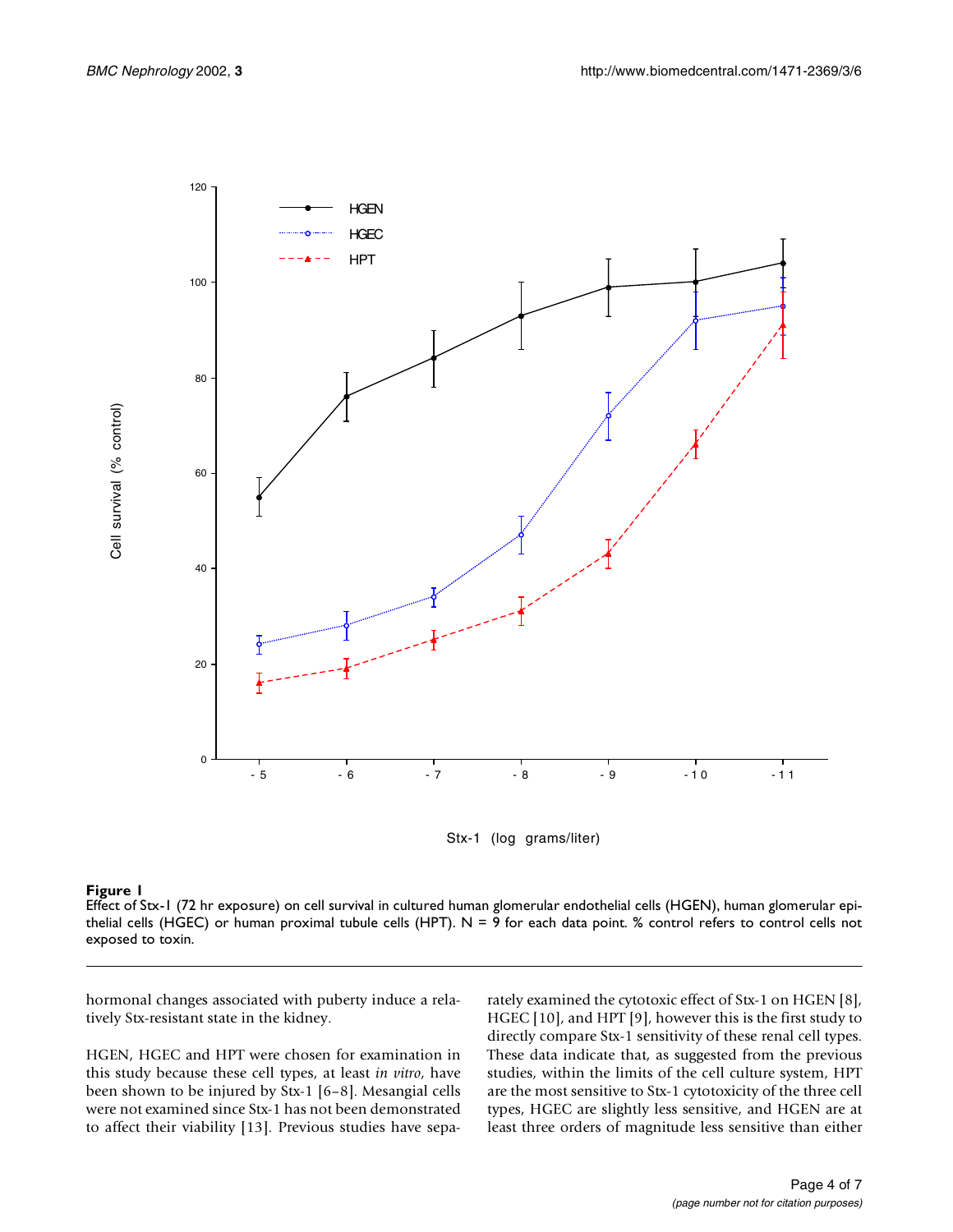| <b>HGEN</b>         | <b>Dose</b> | $\sqrt{\text{Stx-1}}$ gm/L | <b>Stx alone</b> (% survival) <b>Day I</b> (% survival) <b>Day 2</b> (% survival) <b>Day 7</b> (% survival) |              |              |              |
|---------------------|-------------|----------------------------|-------------------------------------------------------------------------------------------------------------|--------------|--------------|--------------|
|                     |             |                            |                                                                                                             |              |              |              |
| <b>Estradiol</b>    | l µM        | -5                         | $54 \pm 4$                                                                                                  | $49 \pm 3$   | $49 \pm 6$   | $48 \pm 6$   |
|                     | l µM        | -8                         | $90 \pm 7$                                                                                                  | $86 \pm 6$   | $85 \pm 8$   | $95 \pm 6$   |
|                     | $1 \mu M$   | -11                        | $102 \pm 8$                                                                                                 | $102 \pm 10$ | $105 \pm 4$  | $91 \pm 8$   |
|                     | 100 pM      | -5                         | $54 \pm 4$                                                                                                  | $51 \pm 3$   | $55 \pm 3$   | $58 \pm 4$   |
|                     | 100 pM      | -8                         | $90 \pm 7$                                                                                                  | $87 \pm 6$   | $96 \pm 9$   | $85 \pm 9$   |
|                     | 100 pM      | -11                        | $102 \pm 8$                                                                                                 | $96 \pm 6$   | $103 \pm 11$ | $115 \pm 11$ |
| <b>Progesterone</b> | $\ln M$     | -5                         | $54 \pm 4$                                                                                                  | $51 \pm 4$   | $50 \pm 4$   | $45 \pm 6$   |
|                     | l µM        | -8                         | $90 \pm 7$                                                                                                  | $84 \pm 9$   | $85 \pm 8$   | $95 \pm 7$   |
|                     | $I \mu M$   | -11                        | $102 \pm 8$                                                                                                 | $100 \pm 4$  | $103 \pm 6$  | $95 \pm 7$   |
|                     | 30 nM       | $-5$                       | $54 \pm 4$                                                                                                  | $53 \pm 3$   | $53 \pm 4$   | $52 \pm 5$   |
|                     | 30 nM       | -8                         | $90 \pm 7$                                                                                                  | $91 \pm 9$   | $92 \pm 7$   | $94 \pm 9$   |
|                     | 30 nM       | -11                        | $102 \pm 8$                                                                                                 | $102 \pm 7$  | $104 \pm 7$  | $100 \pm 7$  |
| <b>Testosterone</b> | $I \mu M$   | $-5$                       | $54 \pm 4$                                                                                                  | $58 \pm 5$   | $55 \pm 2$   | $56 \pm 3$   |
|                     | l µM        | -8                         | $90 \pm 7$                                                                                                  | $91 \pm 8$   | $92 \pm 9$   | $94 \pm 10$  |
|                     | $1 \mu M$   | -11                        | $102 \pm 8$                                                                                                 | $103 \pm 12$ | $95 \pm 8$   | $102 \pm 7$  |
|                     | 30 nM       | -5                         | $54 \pm 4$                                                                                                  | $52 \pm 4$   | $54 \pm 4$   | $55 \pm 3$   |
|                     | 30 nM       | -8                         | $90 \pm 7$                                                                                                  | $86 \pm 6$   | $90 \pm 6$   | $94 \pm 8$   |
|                     | 30 nM       | -11                        | $102 \pm 8$                                                                                                 | $96 \pm 6$   | $100 \pm 5$  | $104 \pm 8$  |

**Table 1: Effect of sex steroids on Stx-1 cytotoxicity in human glomerular endothelial cells (HGEN). Cells were exposed to high and low concentrations of steroids for 1, 2 or 7 days followed by addition of varying concentration of Stx-1 for 72 hr. Cell survival was determined at the end of the experiment. % survival refers to percent of cells surviving after exposure to Stx-1** ± **steroids. N = 9 each data point. Results are expressed as mean** ± **SEM.**

**Table 2: Effect of sex steroids on Stx-1 cytotoxicity in human glomerular epithelial cells (HGEC). Cells were exposed to high and low concentrations of steroids for 1, 2 or 7 days followed by addition of varying concentration of Stx-1 for 72 hr. Cell survival was determined at the end of the experiment. % survival refers to percent of cells surviving after exposure to Stx-1** ± **steroids. N = 9 each data point. Results are expressed as mean** ± **SEM.**

| <b>HGEC</b>         | <b>Dose</b> | $[Stx-1]$ gm/L | <b>Stx alone</b> (% survival) | Day I (% survival) | Day 2 (% survival) | Day 7 (% survival) |
|---------------------|-------------|----------------|-------------------------------|--------------------|--------------------|--------------------|
|                     |             |                |                               |                    |                    |                    |
| <b>Estradiol</b>    | $\ln M$     | $-5$           | $54 \pm 4$                    | $51 \pm 4$         | $51 \pm 3$         | $48 \pm 5$         |
|                     | $I \mu M$   | -8             | $90 \pm 7$                    | $79 \pm 10$        | $94 \pm 8$         | $86 \pm 5$         |
|                     | $\ln \mu$ M | -11            | $102 \pm 8$                   | $96 \pm 10$        | $107 \pm 5$        | $95 \pm 8$         |
|                     | 100 pM      | $-5$           | $54 \pm 4$                    | $53 \pm 4$         | $52 \pm 3$         | $50 \pm 4$         |
|                     | 100 pM      | -8             | $90 \pm 7$                    | $88 \pm 8$         | $89 \pm 6$         | $83 + 7$           |
|                     | 100 pM      | -11            | $102 \pm 8$                   | $106 \pm 7$        | $96 \pm 9$         | $98 + 9$           |
| <b>Progesterone</b> | l µM        | $-5$           | $54 \pm 4$                    | $54 \pm 49$        | 56 $\pm$ 5         | $54 \pm 2$         |
|                     | $\ln \mu$ M | -8             | $90 \pm 7$                    | $83 \pm 9$         | $90 \pm 9$         | $90 \pm 5$         |
|                     | $\ln \mu$ M | -11            | $102 \pm 8$                   | $101 \pm 3$        | $101 \pm 6$        | $103 \pm 7$        |
|                     | 30 nM       | $-5$           | $54 \pm 4$                    | $50 \pm 6$         | $58 \pm 4$         | $50 \pm 5$         |
|                     | 30 nM       | -8             | $90 \pm 7$                    | $86 \pm 4$         | $92 \pm 6$         | $78 \pm 9$         |
|                     | 30 nM       | -11            | $102 \pm 8$                   | $97 + 7$           | $105 \pm 7$        | $93 + 7$           |
| <b>Testosterone</b> | l µM        | -5             | $54 \pm 4$                    | $53 \pm 4$         | $55 \pm 4$         | $50 \pm 4$         |
|                     | $\ln \mu$ M | -8             | $90 \pm 7$                    | $90 \pm 11$        | $90 \pm 7$         | $84 \pm 6$         |
|                     | $\ln \mu$ M | -11            | $102 \pm 8$                   | $103 \pm 9$        | $100 \pm 7$        | $105 \pm 5$        |
|                     | 30 nM       | $-5$           | $54 \pm 4$                    | $59 \pm 6$         | $59 \pm 4$         | $54 \pm 9$         |
|                     | 30 nM       | -8             | $90 \pm 7$                    | $84 \pm 8$         | $89 \pm 5$         | $82 \pm 7$         |
|                     | 30 nM       | -11            | $102 \pm 8$                   | $98 \pm 6$         | $106 \pm 8$        | $97 \pm 6$         |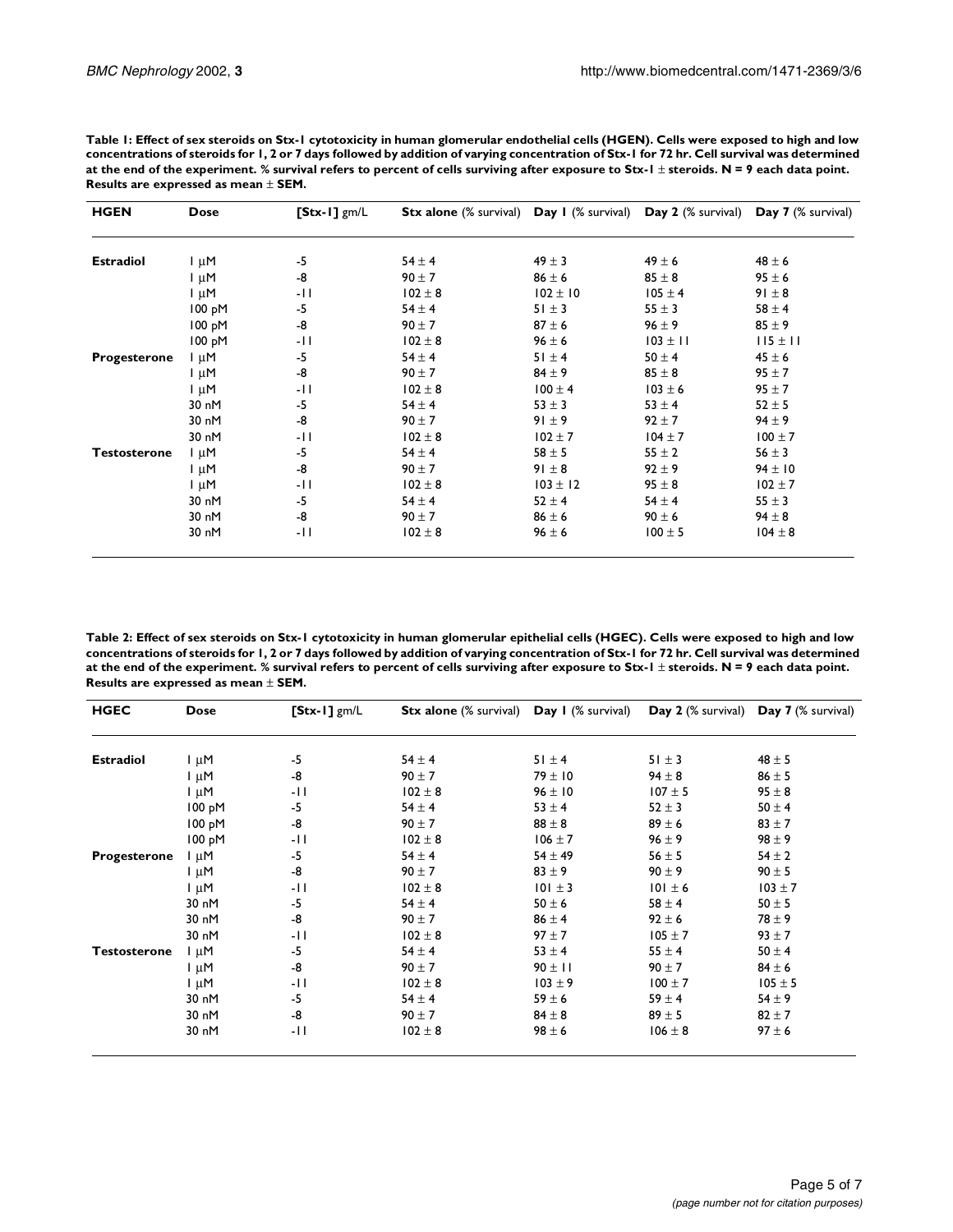| <b>HPT</b>          | <b>Dose</b>        | $[Stx-1]$ gm/L | <b>Stx alone</b> (% survival) <b>Day I</b> (% survival) |              |             | Day 2 (% survival) Day 7 (% survival) |
|---------------------|--------------------|----------------|---------------------------------------------------------|--------------|-------------|---------------------------------------|
| <b>Estradiol</b>    | $\ln M$            | -5             | $54 \pm 4$                                              | $49 \pm 4$   | $50 \pm 4$  | $46 \pm 5$                            |
|                     | $I \mu M$          | -8             | $90 \pm 7$                                              | $81 \pm 7$   | $83 \pm 7$  | $84 \pm 9$                            |
|                     | $I \mu M$          | -11            | $102 \pm 8$                                             | $97 \pm 5$   | $99 \pm 7$  | $107 \pm 7$                           |
|                     | 100 pM             | $-5$           | $54 \pm 4$                                              | $49 \pm 4$   | $60 \pm 4$  | $49 \pm 6$                            |
|                     | 100 pM             | -8             | $90 \pm 7$                                              | $95 \pm 8$   | $90 \pm 7$  | $87 \pm 8$                            |
|                     | 100 pM             | -11            | $102 \pm 8$                                             | $97 \pm 6$   | $103 \pm 5$ | $92 \pm 9$                            |
| <b>Progesterone</b> | l µM               | $-5$           | $54 \pm 4$                                              | $56 \pm 4$   | $52 \pm 3$  | $60 \pm 5$                            |
|                     | $1 \mu M$          | -8             | $90 \pm 7$                                              | $99 \pm 9$   | $81 \pm 7$  | $91 \pm 9$                            |
|                     | $\mathsf{I} \mu M$ | -11            | $102 \pm 8$                                             | $107 \pm 8$  | $101 \pm 5$ | $106 \pm 8$                           |
|                     | 30 nM              | $-5$           | $54 \pm 4$                                              | $50 \pm 6$   | $52 \pm 3$  | $54 \pm 4$                            |
|                     | 30 nM              | -8             | $90 \pm 7$                                              | $86 \pm 4$   | $83 \pm 5$  | $90 \pm 5$                            |
|                     | 30 nM              | -11            | $102 \pm 8$                                             | $97 \pm 7$   | $105 \pm 5$ | $92 \pm 7$                            |
| <b>Testosterone</b> | $I \mu M$          | $-5$           | $54 \pm 4$                                              | $57 + 3$     | $49 \pm 4$  | $58 \pm 5$                            |
|                     | $1 \mu M$          | -8             | $90 \pm 7$                                              | $92 \pm 7$   | $89 \pm 5$  | $91 \pm 8$                            |
|                     | $1 \mu M$          | -11            | $102 \pm 8$                                             | $94 \pm 5$   | $97 \pm 6$  | $100 \pm 6$                           |
|                     | 30 nM              | $-5$           | $54 \pm 4$                                              | $51 \pm 4$   | $64 \pm 7$  | $57 \pm 3$                            |
|                     | 30 nM              | -8             | $90 \pm 7$                                              | $98 \pm 8$   | $97 \pm 7$  | $85 \pm 5$                            |
|                     | 30 nM              | $-11$          | $102 \pm 8$                                             | $109 \pm 10$ | $102 \pm 6$ | $103 \pm 7$                           |

**Table 3: Effect of sex steroids on Stx-1 cytotoxicity in human proximal tubule cells (HPT). Cells were exposed to high and low concentrations of steroids for 1, 2 or 7 days followed by addition of varying concentration of Stx-1 for 72 hr. Cell survival was determined at the end of the experiment. % survival refers to percent of cells surviving after exposure to Stx-1** ± **steroids. N = 9 each data point. Results are expressed as mean** ± **SEM.**



## <span id="page-5-0"></span>**Figure 2**

Representative blot of Gb3 expression by human proximal tubule cells after 48 hr exposure to media alone (control), 1 µM β-estradiol, 1 µM progesterone or 1 µM testosterone. A Gb3 standard is shown for reference. Identical results were obtained at 1 and 7 days of steroid exposure.

HGEC or HPT. Such differential sensitivity is quite interesting, particularly considering that glomerular endothelial cell damage is a prominent histologic feature in biopsies obtained from patients with clinically well established HUS [7]. The significance of these observations remains, therefore, to be determined. Although speculative, it is tempting to propose that HPT and HGEC may be early targets of Stx-1 and that this could play a role in the pathophysiologic processes that characterize renal injury in HUS.

Estrogen, progesterone or testosterone did not affect Stx-1 mediated renal cell cytotoxicity or Gb3 expression. Cells were exposed to the steroids for up to one week in order

to allow time for steroid-regulated gene transcription and protein expression. In addition, both physiologic and pharmacologic concentrations of steroids were utilized. Despite these efforts to be insure that the system was optimized in order to detect a steroid-mediated alteration of Stx responsiveness, the concern still exists that this system may not really reflect the influences of sex steroids in vivo. Indeed, one might argue that an animal model, in which the testes or ovaries are removed and the animals are given Stx in the presence and absence of steroid replacement, would be better. Such studies would, however, be problematic. Traditional animal models, such as mice, rats, rabbits or pigs do not develop typical renal disease when given either Stx or *E. coli* 0157:H7 [14]. Further, animal models that most closely reflect human HUS are only in the early stages of development [14]. Hence, the cell culture system remains the most reasonable means to assess an effect of sex steroids on renal cell Stx-1 responsiveness; such systems have clearly been demonstrated to be responsive to sex steroids (e.g. testosterone-regulated KAP promoter activity in proximal tubule cells [15] as well as estrogen-regulated endothelial cell function [16]). Given these limitations, our data suggest that sex steroids do not alter renal cell sensitivity to the cytotoxic effects of this Stx-1. Consequently, the reasons why clinically apparent HUS primarily occurs in children remains to be determined.

## **List of Abbreviations**

HUS hemolytic-uremic syndrome